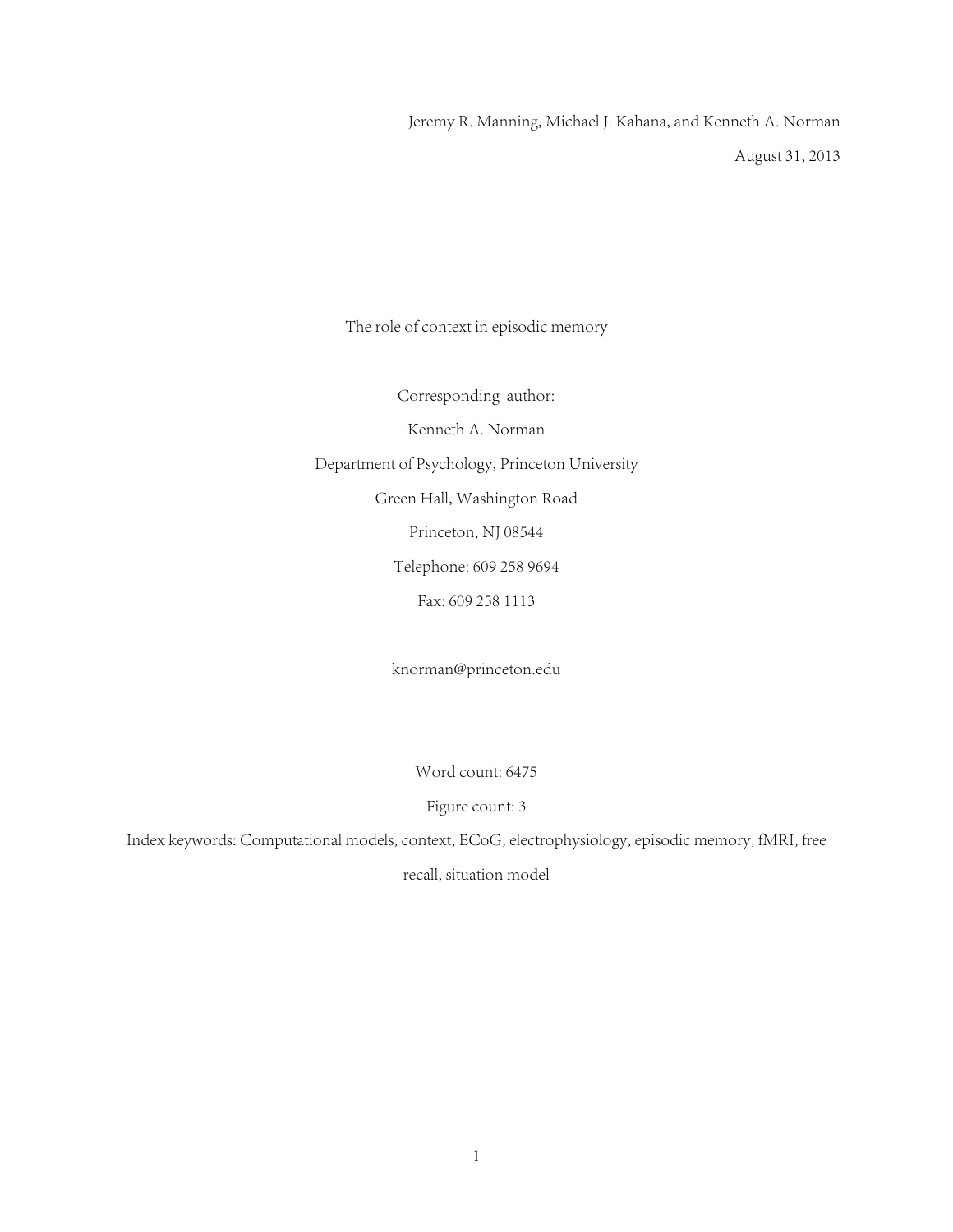## Abstract

In this chapter we discuss the role of context in organizing episodic memories. We define context as *slowly* drifting information (i.e. information that persists over a relatively long time scale in the person's brain; for example, a representation of the person's location). First, we use the Temporal Context Model of memory search (Howard & Kahana, 2002) to illustrate how binding slowly-drifting contextual information to more transient representations (e.g. of studied words) serves to organize our memories of the more transient information. We next present electrophysiological studies examining the role of slowly drifting representations in organizing episodic memories, and we provide an overview of the brain systems involved in representing slowly drifting information. Finally, we discuss sources of variability in the rate of contextual drift.

## 1 Introduction

Context is simultaneously one of the most fundamental and elusive concepts in memory research. Memory researchers often define context by exclusion: in a memory experiment, there is a set of *items* that the participant is being asked to memorize (e.g. a list of words), and then there is context, which reflects everything else that is represented in the person's brain during the experiment. Context might include, for example, information about the external environment, mood, thoughts about recently encountered items, plans concerning the future, and incidental features of the stimuli such as the color and the spatial location of a word on the screen (for a review see Smith & Vela, 2001). This list makes it clear that defining context in terms of the type of information being represented is futile. Under this definition, anything can be context  $-$  for example, if you test memory for which colors were seen, rather than word identity, then the background colors become the items and word identities become part of the context.

Instead of defining context in terms of specific types of information (and the roles they play in particular experiments), we focus here on the time scale of information representation. Figure 1 illustrates, in timeline form, what might being going through a person's head as they learn a list of words in a typical memory experiment. The figure shows how information is represented at different time scales. At the bottom, there are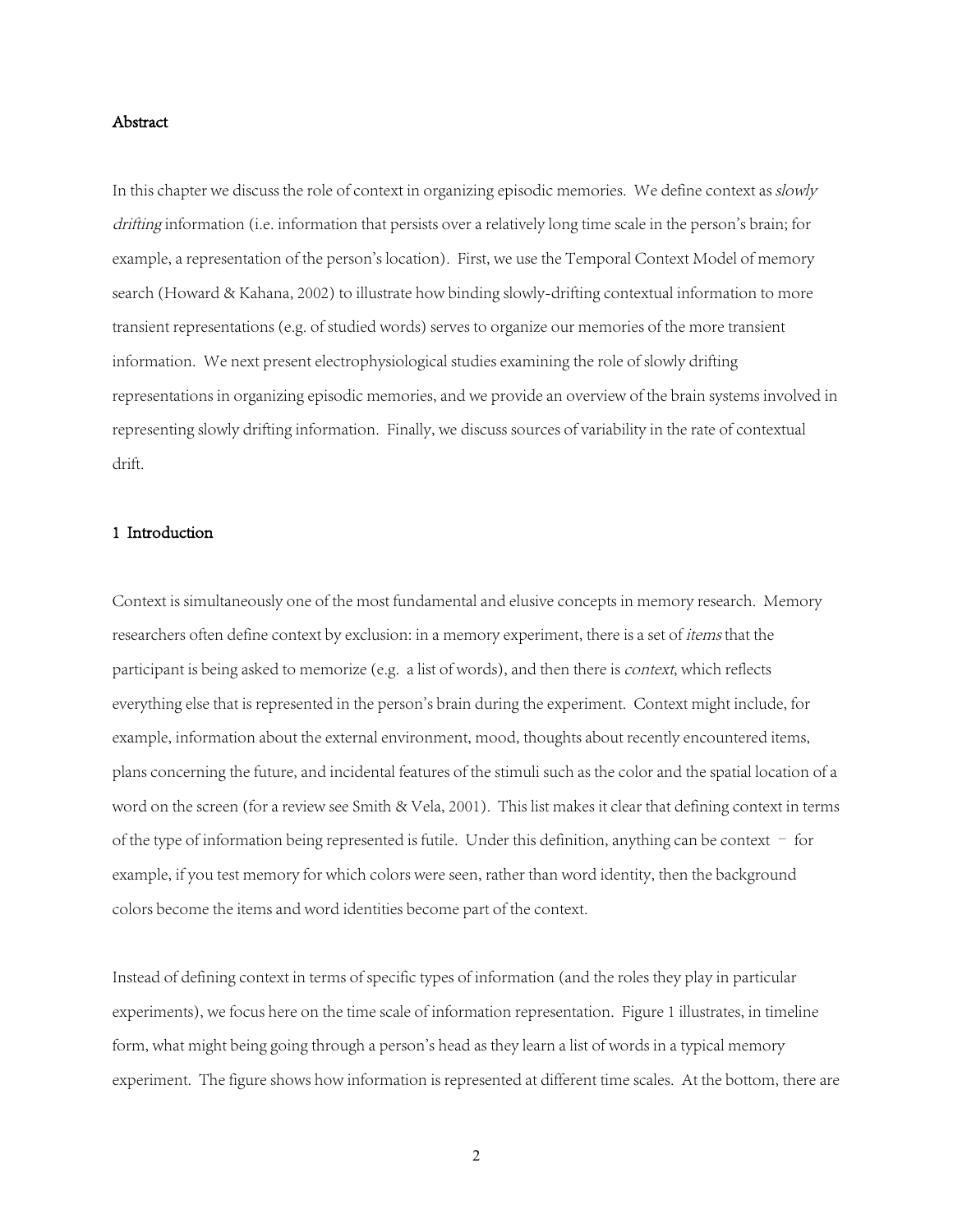

Figure 1: Illustration of contextual drift. A hypothetical participant studies the 7 words in the bottom row over the course of 5 minutes (times are indicated by the digital clock faces). In addition to thoughts related to the studied words, the participant experiences thoughts related to other external stimuli (e.g. the testing room) as well as internal states (feeling itchy, worrying about upcoming exams, etc.). These thoughts persist for different amounts of time and can overlap.

sensory representations of words that persist only while the word is being presented; above, there are representations of thoughts or mental states that persist over longer time scales.

The central idea of this chapter is that slowly drifting information (i.e., information that persists over relatively long time scales) can be used to *time stamp* and organize more quickly drifting information. This time stamping is accomplished by means of the hippocampus binding co-active representations together (O'Reilly & Rudy, 2001), including representations that are drifting at different rates. In the scenario shown in Figure 1, these bindings allow words to cue retrieval of co-active *contextual threads* and vice-versa. For example, if the participant recalls the word **shark**, they might also recall being hungry when that word was presented, which in turn might trigger retrieval of the fact that leaf was also presented while the person was hungry. When leaf is retrieved, this might trigger retrieval of having been worried about exams, and then the participant might recall also hearing the word **skull** when worrying about their exams, and so on. The set of contextual threads that were active during a previously experienced event (e.g. studying the word **skull**) constitutes a unique time stamp for that event, and we will refer to the process of reactivating these contextual threads as *contextual* reinstatement. Effectively, this contextual reinstatement process allows the participant to mentally "jump back in time" to when the contextual threads were initially active. If the participant succeeds in reinstating a large number of contextual threads that were linked to an item at study, they will all convergently cue the associated event, thereby boosting the probability of retrieving the event.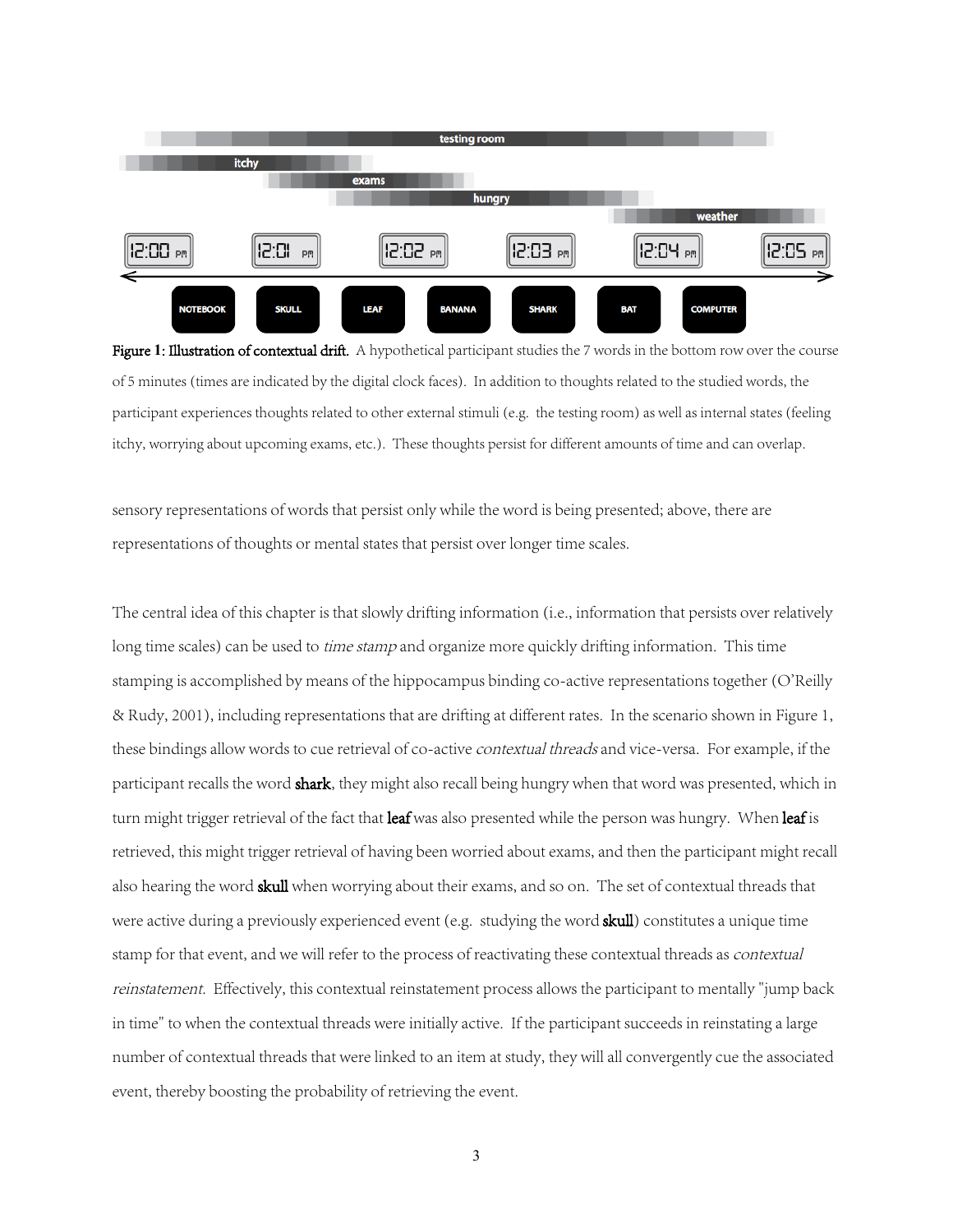To understand the role of context in episodic memory, we need to understand the factors that give rise to slow drift in the brain, and the role that slow drift plays in time stamping memories. Speaking generally, there are two different (and non-mutually exclusive) ways to get slow drift. The first possibility is that slow drift can arise from the brain representing slowly drifting features of the world. For example, because we cannot teleport between locations, our location in one moment will be similar to our location in the next moment. Therefore brain areas that represent current location information will show the requisite slow drift property. The second possibility is *intrinsic maintenance*. Even if features of the world disappear quickly, the brain has the ability to sustain patterns of neural firing corresponding to both external features of the world and internal thoughts (see Section 3 below and also Ranganath, Hasselmo, and Stern, this volume).

The rest of this chapter is divided into three main parts. In Section 2, we describe a computational model of memory search to illustrate how the aforementioned psychological principles (slow drift and contextual reinstatement) can account for detailed patterns of memory data. We also discuss electrophysiological evidence for slow drift and contextual reinstatement. In Section 3, we provide an overview of the brain systems involved in representing slowly drifting information. In Section 4, we discuss sources of variability in contextual drift.

### 2 Explaining behavioral memory data using the Temporal Context Model

The worth of a psychological theory may be measured by how well it explains detailed patterns of behavioral and neural data. Towards this end, researchers have built computational models that instantiate the principles outlined above (slow drift and contextual reinstatement) and fit the models to detailed patterns of memory data. Here we focus on modeling data from the *free recall* paradigm, followed by a brief survey of other relevant paradigms. In the free recall paradigm, participants study lists of items (typically words) and then attempt to recall the items in any order. Free recall is a useful testbed for models of context and memory because it provides data regarding both accuracy (i.e., which memories were recalled) and the order in which items were recalled.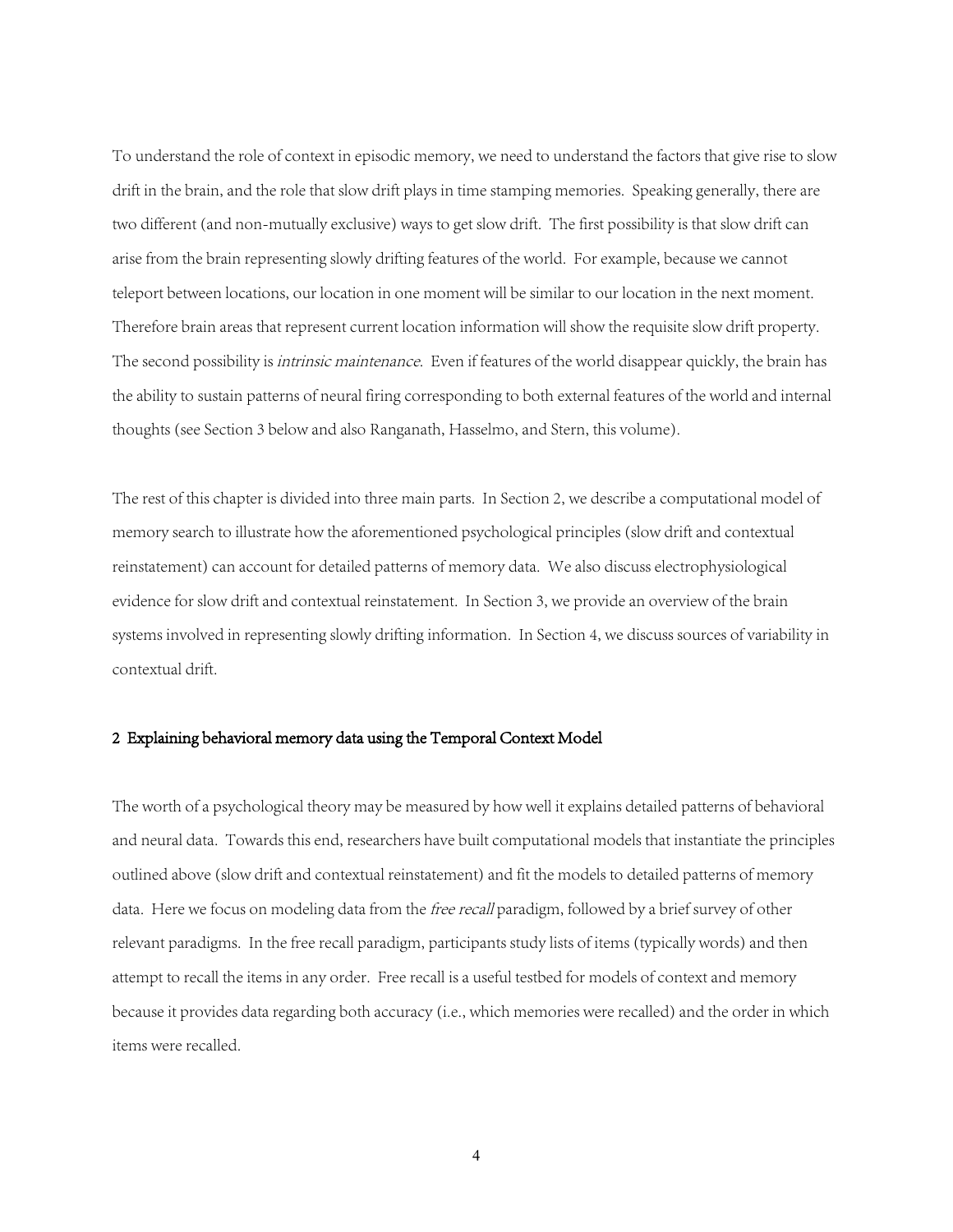

Figure 2. The Temporal Context Model. Nodes (represented by circles) in the item layer correspond to the sensory representations of the words on the study list. When an item (in this case, dog) is studied, its node in the item layer is activated. The shadings of the nodes reflect their activations, where brighter shading reflects greater activation. Nodes in the context layer represent a running average of item-layer activations. Here the activations in the context layer reflect the state of the model as the participant studies the fourth word on a list, dog, after studying apple, cat, and boat. The arrows denote interactions between the item and context layers.

To provide an intuition for how slow drift and contextual reinstatement can account for behavioral memory data, we will focus our discussion on one specific model, the Temporal Context Model (TCM; Howard & Kahana, 2002), schematized in Figure 2. TCM is a member of a large family of models that incorporate slow drift and contextual reinstatement (e.g. Davelaar et al., 2005; Dennis & Humphreys, 2001; Polyn et al., 2009; Sederberg et al., 2008; Shankar & Howard, 2012). The purpose of this section is not to differentiate between models within this family, but rather to illustrate these models' shared predictions.

In TCM, there are two interconnected layers of nodes (or computing elements). These two layers represent the same information but at different time scales. The *item layer* represents the item that is currently being studied on the list, and the *context layer* represents a running average of recently studied items. As the participant studies each item on a list (e.g. the words apple, cat, boat, dog), the corresponding node in the item layer is activated. In the figure, the participant is currently viewing the word dog, so the dog node is active (denoted by bright shading) and the apple, cat, and boat nodes are inactive (denoted by darker shading). As each node of the item layer is activated, the item becomes associated with the current state of the context layer. The context layer is continually updated by averaging together the current item representation with the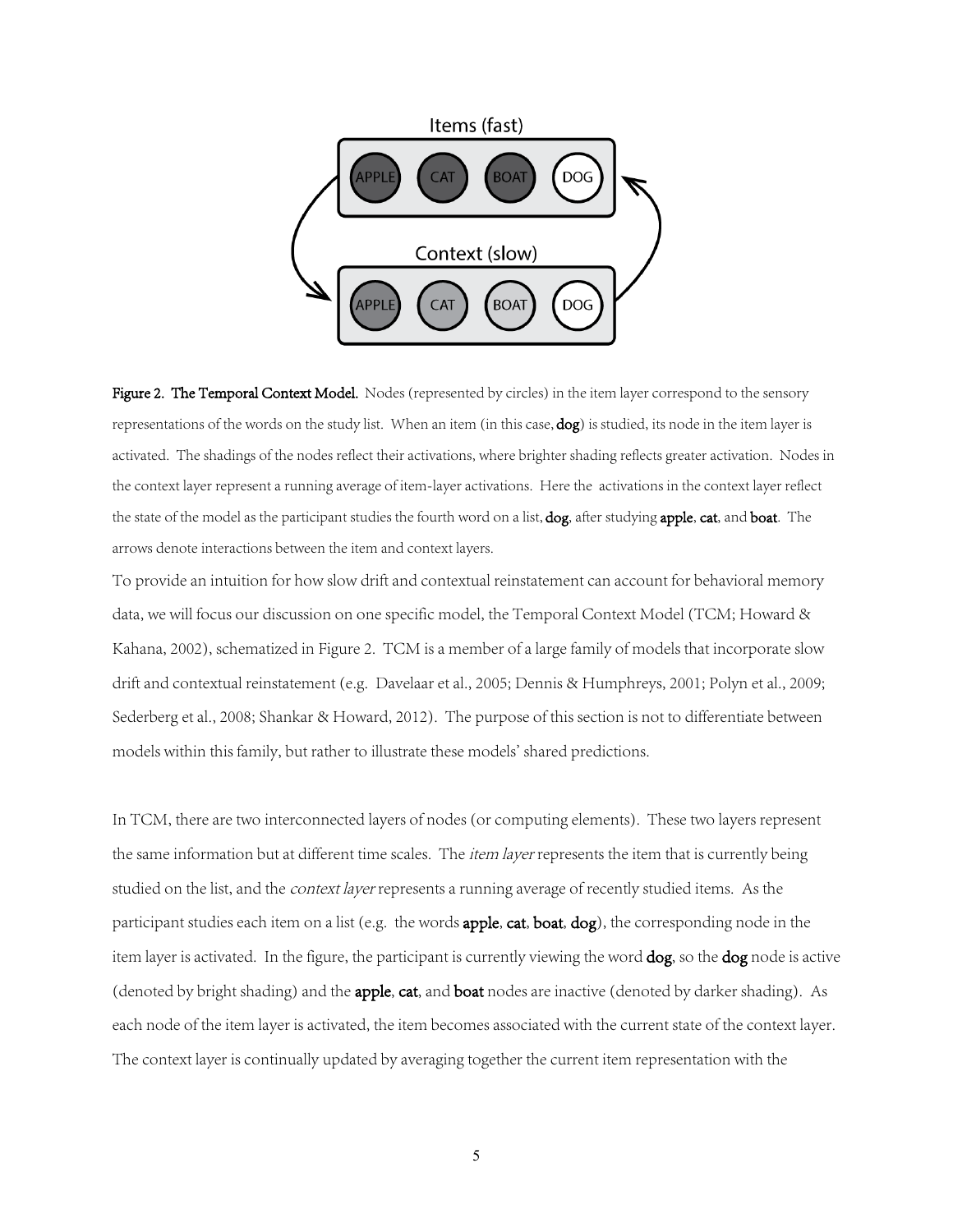previous state of context. Because the context layer computes a running average, the state of context evolves gradually as the participant studies the list.

Recall is simulated in TCM by using the current state of context as a retrieval cue. Each item's node in the item layer is activated according to how similar that item's associated state of context is to the current state of context. Items stochastically compete to be recalled, with more active items serving as stronger competitors. When an item wins the recall competition, two things happen. First, the recalled item is incorporated into the current state of context (e.g. if you recall dog, that is blended into the context vector). Second, the current state of context is also updated with *retrieved mental context* (i.e. the state of mental context that was linked to the just-retrieved item at study). The updated state of context is then used to probe memory for other items. As discussed in the Introduction, reinstating an item's study-phase context can be construed as mentally jumping back to the moment when the just-recalled item was studied. Cuing with reinstated contextual information increases the chances that the next item recalled will be one associated with a similar context.

# 2.1 Modeling key regularities in free recall behavior

TCM and similar models have enjoyed extensive success at explaining many stereotyped behaviors observed during free recall and other episodic memory-related tasks. One fundamental regularity is termed the *recency* effect, which refers to participants' ability to more easily retrieve information pertaining to recent experiences (e.g. items from the end of a just-studied list) than information pertaining to long-ago experiences (Murdock, 1962). The *contiguity effect* is another fundamental regularity in free recall, and refers to participants' tendency to successively recall items that occupied nearby positions in the study lists (Kahana, 1996). For example, if a list contained the sub-sequence **apple cat boat** and the participant recalled the word **cat**, it is far more likely that the next response would be either **boat** or apple than some other list item.

Both the recency effect and the contiguity effect exhibit *time scale invariance*, meaning that these same patterns are observed at short and long time scales. For example, recency effects are observed in immediate free recall experiments (where participants are given a list of words and are tested immediately afterwards) and also in situations where the items on the list are spaced out across multiple days (Glenberg et al., 1983) or even longer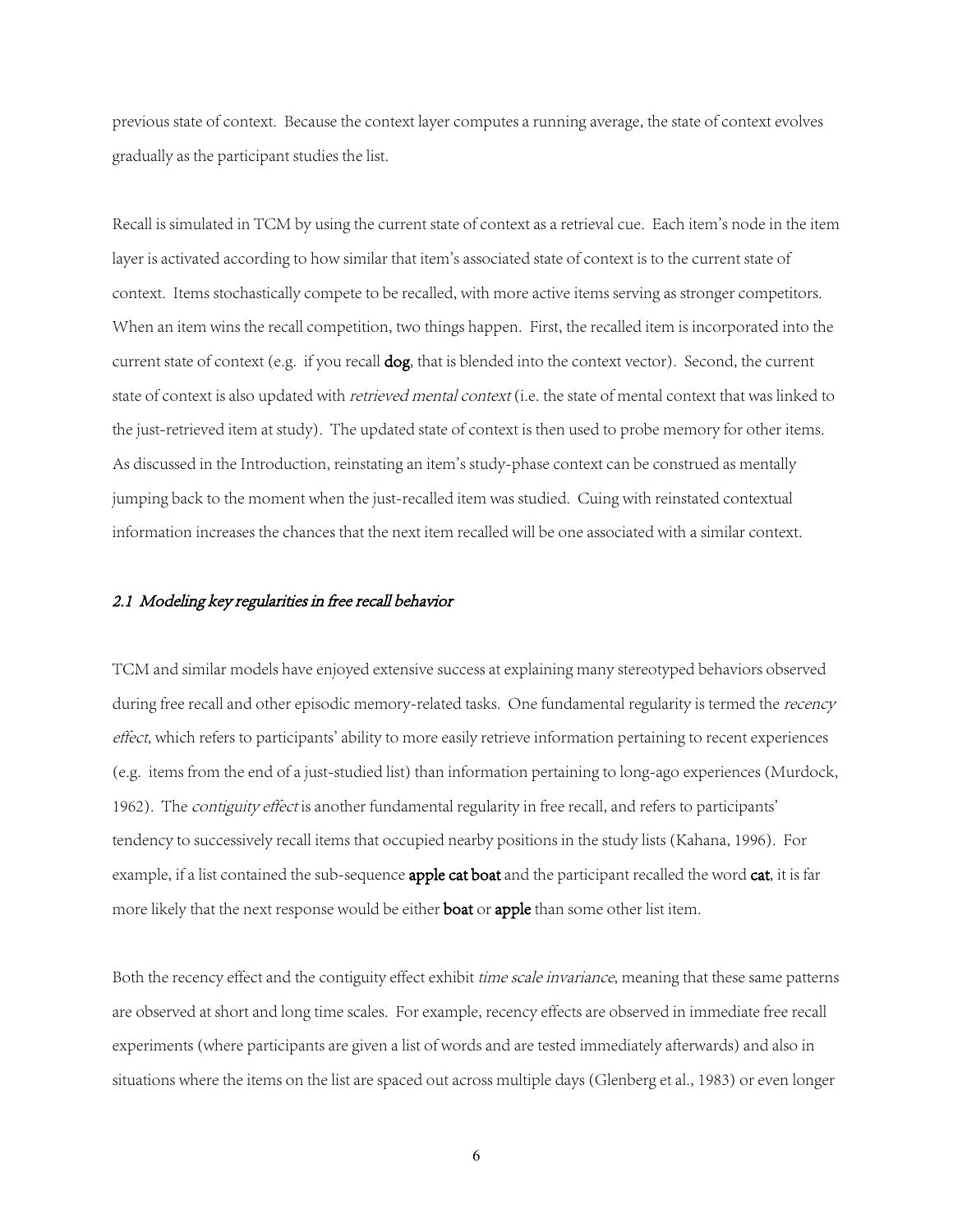(Moreton & Ward, 2010). Likewise, contiguity effects are observed in immediate free recall and also in continual distractor free recall, where participants perform a distracting task after studying each item (Bjork & Whitten, 1974; Howard & Kahana, 1999). Contiguity effects have even been observed across word lists (i.e., given that a participant has just recalled an item from the fourth list, they are more likely to recall the next item from the third or fifth list than from the second or sixth lists; Howard et al., 2008).

The recency and contiguity effects (along with some degree of time scale invariance) emerge naturally out of retrieved context models of episodic memory like TCM. According to these models, recency effects arise because the context present at test is relatively more similar to the context associated with the end-of-list items than the context associated with earlier items. This fact is true regardless of whether the items were presented within a few seconds of each other or days apart, which explains why the model predicts recency effects at both short and long time scales.

Retrieved context models like TCM explain the contiguity effect in terms of slow drift at study and contextual reinstatement at test. When participants retrieve an item, they retrieve contextual features associated with that item, and then they use the retrieved contextual features to probe their memories for more items. Due to slow drift at study, items studied nearer in time will have been associated with (relatively) more similar states of context than far-apart items. Just as with the recency effect, this *relative match* property holds regardless of the time delay between successive item presentations, explaining why retrieved context models predict contiguity effects at a variety of time scales.

The fact that context models can explain recency and contiguity does not mean that contextual drift is always responsible for these effects. For example, it may be possible to explain recency effects in immediate free recall in terms of participants actively maintaining end-of-list items in working memory, and then directly recalling these items from working memory (e.g. Atkinson & Shiffrin, 1968). Likewise, it is possible to explain contiguity effects in immediate free recall in terms of participants directly forming links between adjacently studied items. However, these alternative accounts can not explain why recency and contiguity effects persist across long time scales.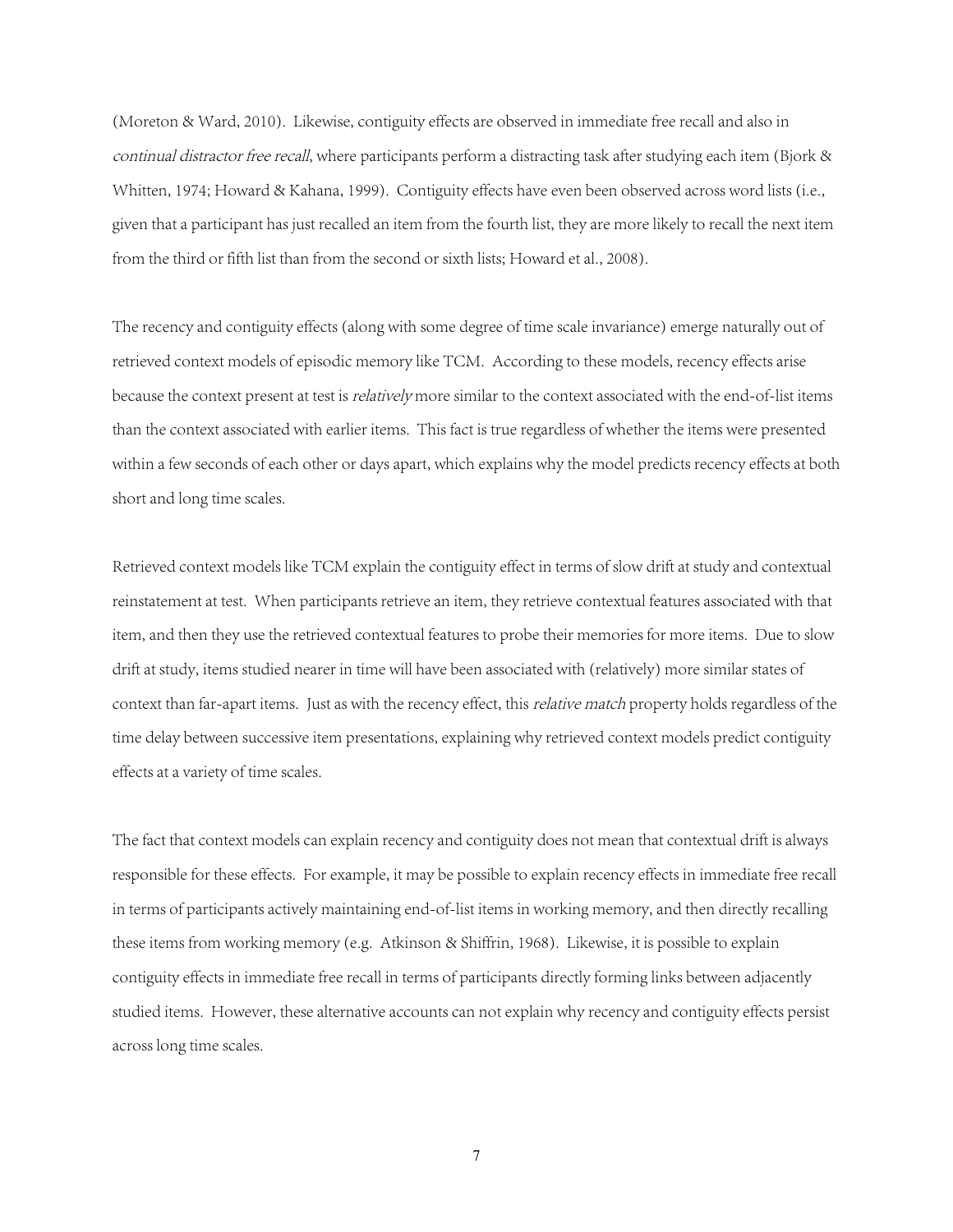Importantly, many retrieved context models (including TCM) are not fully time scale invariant. For example, TCM has a characteristic contextual drift rate which determines how rapidly the state of context evolves to incorporate new information. Events that occur at time scales slower than this drift rate will not show substantial recency or contiguity effects. A recently developed theory from Shankar and Howard (2012) extends TCM to account for precise timing and full time scale invariance, by positing that drift occurs across a spectrum of time scales (also see Howard & Eichenbaum, 2013).

## 2.2 Other findings that can be addressed using this framework

While modelers interested in how context shapes episodic memory have focused primarily on free recall, it is important to note that contextual tagging and contextual reinstatement contribute to some degree to virtually every episodic memory paradigm. For example, in tests of recognition memory, presenting information about a past event (e.g. displaying a previously studied word) can reinstate the context in which the word was studied, such that words studied in similar contexts are subsequently remembered more easily (Schwartz et al., 2005). Contextual reinstatement can also lead to memory errors. For example, suppose that a participant studies two lists of items,  $A$  and  $B$ . If the participant is reminded of studying list  $A$  prior to studying list  $B$ , the contextual threads associated with list A may be reinstated and bound to the list B items. This binding can lead participants to *misattribute* memories of list B items to list A (Gershman et al., 2013; Hupbach et al., 2007; Sederberg et al., 2011). Just as contextual reinstatement can facilitate access to memories linked to those contextual threads, contextual shifts can inhibit access to memories associated with out-of-date contextual threads. Evidence from the *list-method directed forgetting paradigm* suggests that, when participants are asked to forget list A items prior to studying list B, they respond to this forget cue instruction by deliberately shifting their state of context, thereby making the list A items less accessible (for a review of the relevant evidence see Sahakyan et al., 2013).

Contextual matching may also be used to explain how people judge the order in which a series of events occurred. Specifically, if our current context is more similar to the context associated with event y than with event x, we may judge event y to have occurred more recently than event x (see discussion of Manns et al., 2007 in Section 3 for neural data relating recency judgments to contextual drift).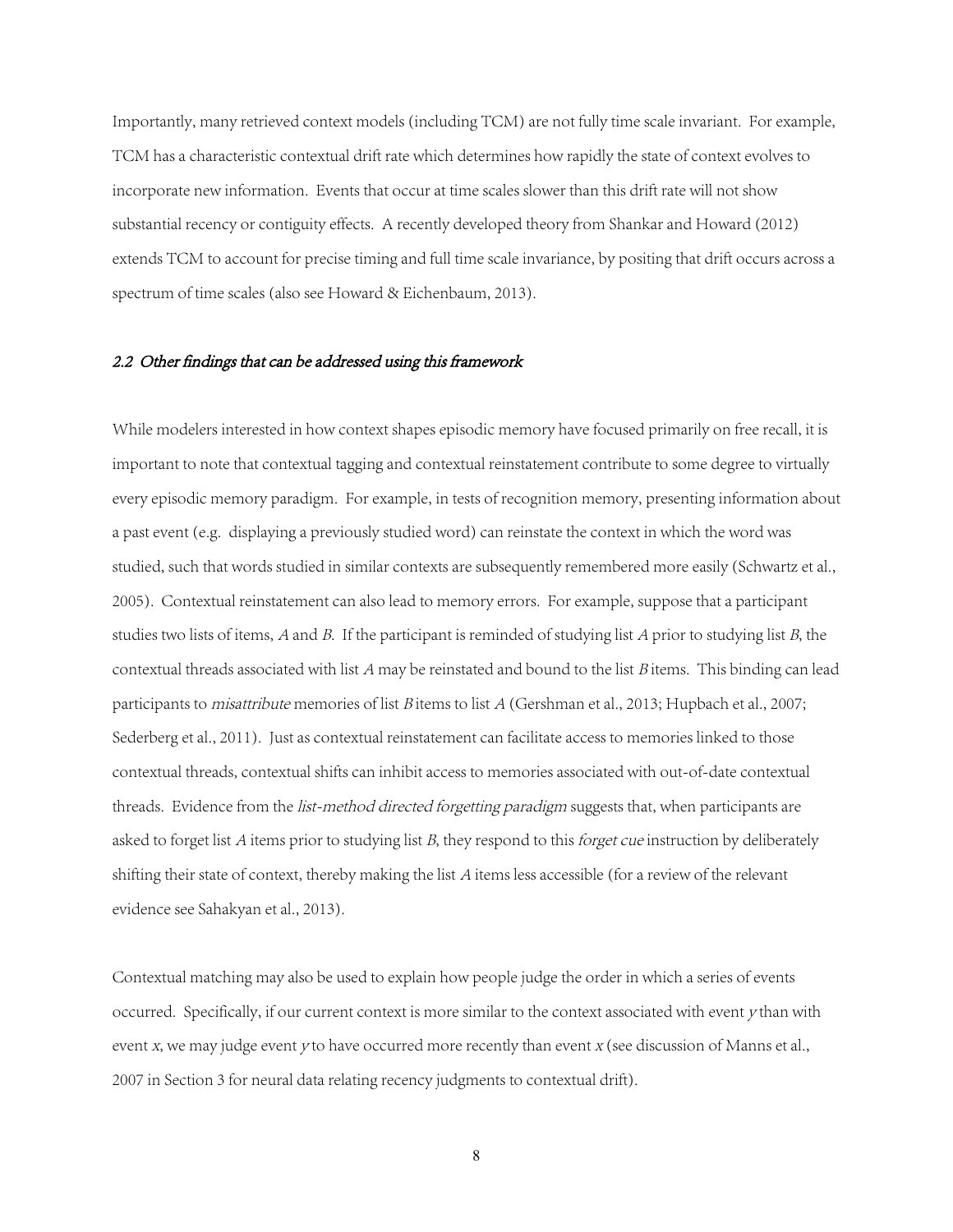### 2.3 Electrophysiological evidence for slow drift and contextual reinstatement

Recent advances in neural recording and analysis methods have allowed researchers to test whether neural patterns during episodic memory experiments are consistent with retrieved context models. As described above, retrieved context models predict that recalling a studied item should lead to the reinstatement of a gradually evolving contextual representation. To test this prediction, Manning et al. (2011) recorded electrical signals from electrodes implanted throughout the brains of human neurosurgical patients as they participated in a delayed free recall experiment (Fig. 3A,B). The researchers first sought to isolate slowly drifting neural patterns that might be involved in representing context. Next, the researchers examined whether those (putative) context representations were reinstated as the participants recalled the studied words.

The researchers isolated candidate context representations by identifying *temporally autocorrelated* neural patterns (i.e. patterns that were more similar during the study of nearby words than temporally distant words) as the participants studied the words. After the patients had studied and recalled words from many lists, the researchers computed the similarity between the neural patterns recorded just prior to recalling a word and the neural patterns recorded at study.

If the neural patterns recorded as a participant recalls an item reflect only item information, then they should match the neural patterns recorded when the item was studied and also possibly afterwards (to the extent that the item representation persisted in the participant's brain). In contrast, if the neural pattern at retrieval reflects reinstated, slowly drifting context from the study phase, then it should match the patterns recorded both before and after that item was studied, with similarity falling off gradually in both directions. Figure 3C shows that the data matched this latter pattern, thereby supporting retrieved context models. Furthermore, the degree to which individual patients exhibited this neural signature of contextual reinstatement was correlated with the behavioral contiguity effect (i.e., participants' tendency to successively recall neighboring list items; Fig. 3D). In a related study, Howard et al. (2012) collected extracellular recordings from various medial temporal lobe regions in humans during a recognition memory test, and found a similar neural signature of contextual reinstatement.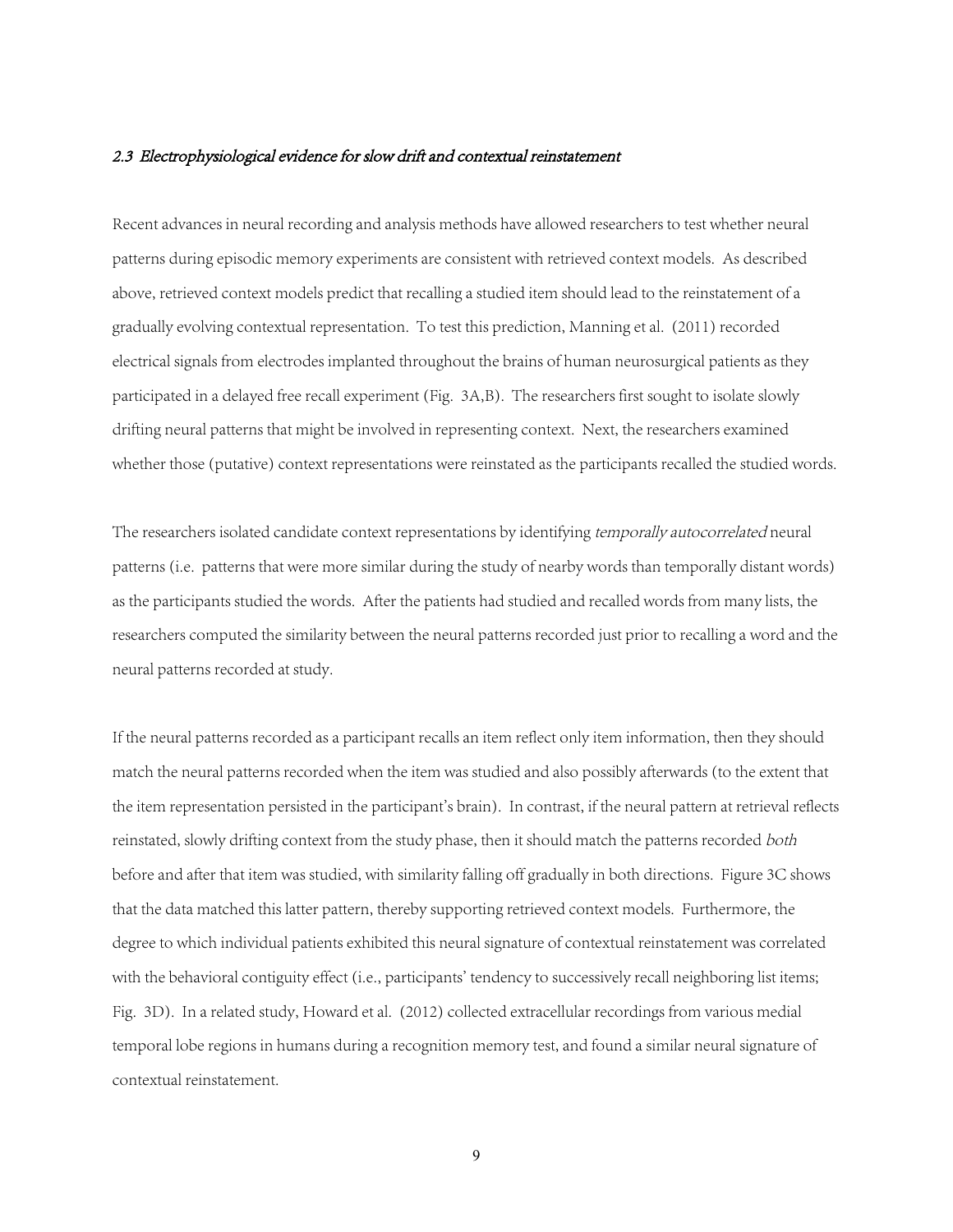

Figure 3. Neural evidence for contextual reinstatement in humans. A. After studying a list of 15 or 20 words and performing a brief distraction task, participants recalled as many words as they could remember, in any order. ECoG activity was recorded during each study and recall event. The similarity between the recorded patterns was computed as a function of lag. B. Each dot marks the location of a single electrode implanted in the brain of a neurosurgical patient. C. Similarity between the activity recorded during recall of a word from serial position i and study of a word from serial position  $i$  + lag (black dot denotes study and recall of the same word, i.e., lag = 0.  $D$ . Participants who exhibited stronger neural signatures of context reinstatement also exhibited more pronounced contiguity effects.

#### 3 Brain systems involved in representing context

### 3.1 Prefrontal cortex

As reviewed by Polyn and Kahana (2008), prefrontal cortex (PFC) has several properties that make it an especially good candidate for representing contextual information. In particular, PFC can actively maintain patterns of neural firing in the face of distraction (e.g. Miller et al., 1996). This capacity for active maintenance should cause neural patterns in PFC to change more slowly than they would otherwise (see Ranganath, Hasselmo, and Stern, this volume). In keeping with this idea, a number of neural recording studies have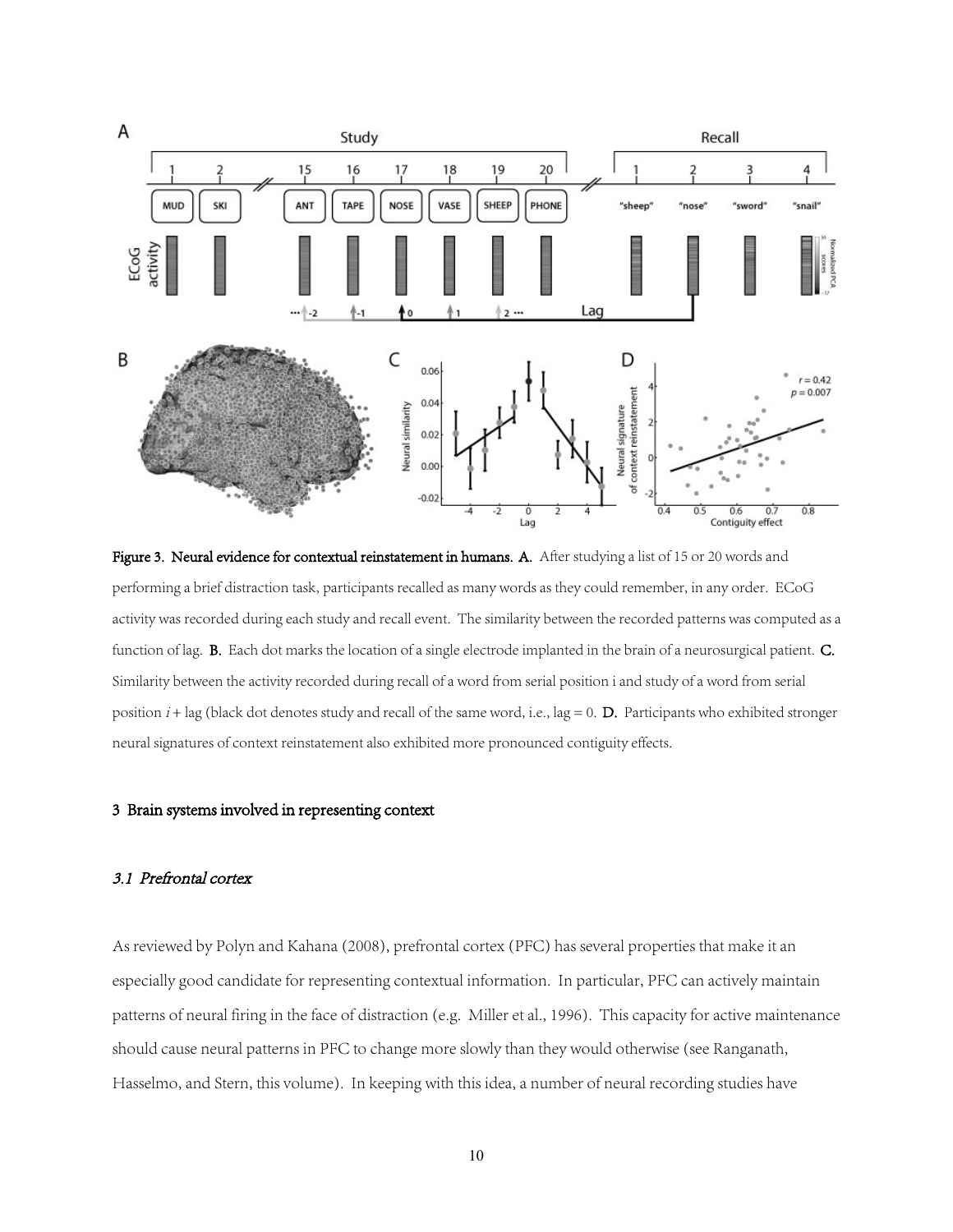found direct evidence that neural patterns in PFC drift slowly. For example, Hyman et al. (2012) recorded from dozens of neurons in the rodent medial prefrontal cortex (mPFC) as rats navigated in two environments. They found that the firing rates of mPFC neurons were temporally autocorrelated. Furthermore, Jenkins and Ranganath (2010) found that patterns of fMRI activity in the right lateral PFC drifted slowly while participants studied lists of pictures; the rate of neural drift predicted how accurately participants could remember when particular pictures were presented over the time course of the experiment. Converging evidence for the PFC's role in representing contextual information comes from studies of patients with frontal lobe damage. These studies have found that damage to frontal regions impairs memory performance on strongly contextually mediated tasks like free recall, whereas performance is relatively spared on tasks where context plays a lesser role (e.g. Shimamura, 1994; Wheeler et al., 1995).

## 3.2 MTL structures

Studies have found evidence for slowly drifting patterns of neural activity in several medial temporal lobe structures, including parahippocampal cortex (PHC) and hippocampus (e.g. Howard et al., 2012). We elaborate on the roles of each of these structures below (for additional discussion of MTL contributions to episodic memory, see Davachi and Preston, this volume).

#### 3.2.1 Parahippocampal cortex and the posterior medial system

Several recent papers have argued that PHC represents a person's inference about the situation they are currently in (e.g. reading a book, listening to music, cooking dinner, etc). For example, Bar and Aminoff (2003) found that the PHC shows greater activation in response to objects that are strongly diagnostic of situational context (e.g. a roulette wheel or a beach chair) than to objects without a strong associated context (e.g. a cherry or a fly), although see Epstein and Ward (2010) for an alternative interpretation. Insofar as a person's representation of the situation they are in changes gradually over time (except at event boundaries; see Section 4), brain regions that represent situational information should exhibit gradually changing neural patterns. In keeping with this view, the slow drift property predicted by context models has been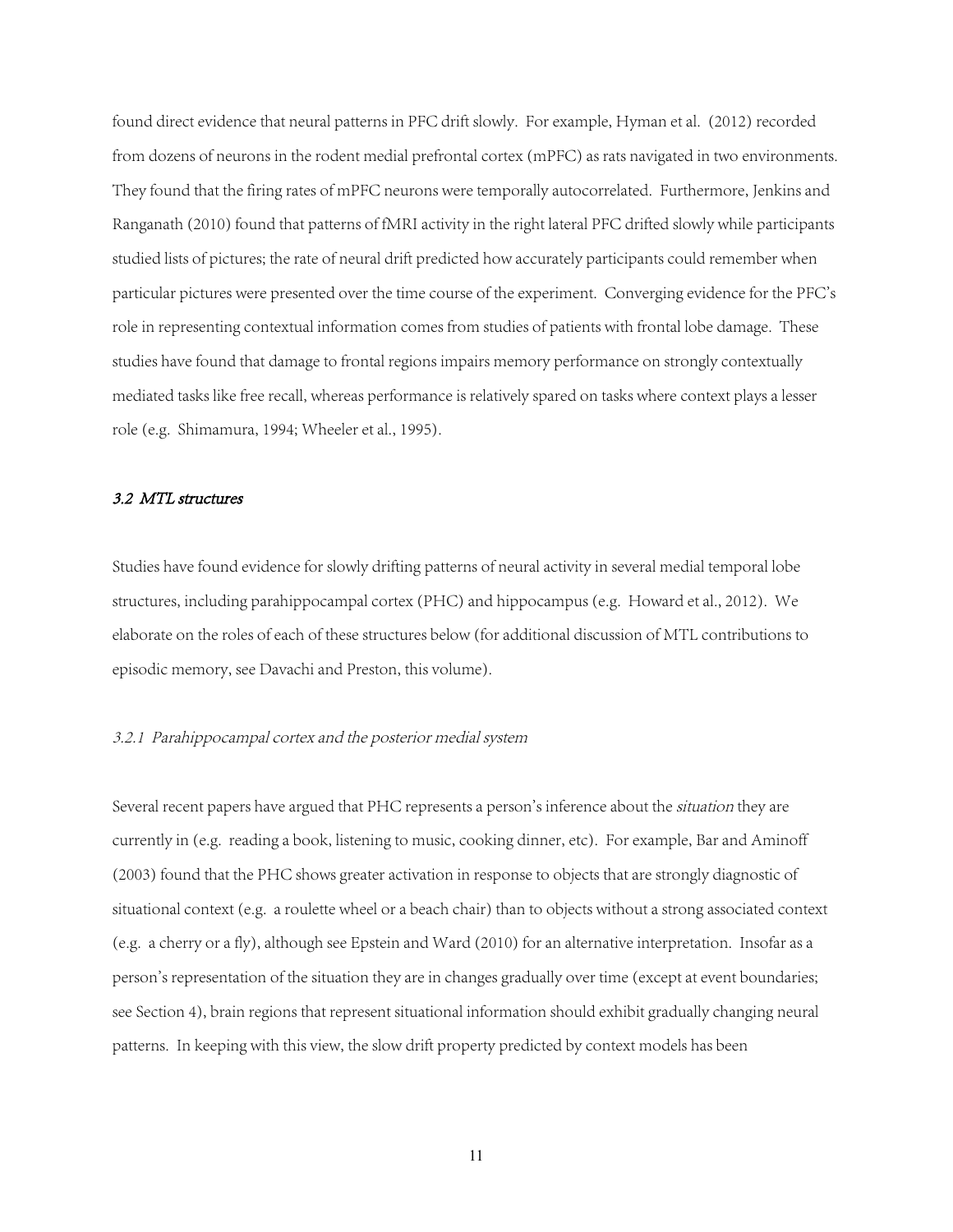demonstrated in PHC using both electrophysiology (Howard et al., 2012) and fMRI (Turk-Browne et al., 2012).

Although PHC plays an important role in representing situational context, it is not the only such region. As reviewed by Ranganath and Ritchey (2012), PHC is part of a densely interconnected network of regions called the *posterior medial system* that includes retrosplenial cortex, the mamillary bodies, anterior thalamic nuclei, presubiculum, parasubiculum, posterior cingulate, precuneus, angular gyrus, and ventromedial PFC. Ranganath and Ritchey (2012) propose that structures in the posterior medial system work together to match incoming cues about the current context to internal *situation models* that specify the spatial, temporal, and causal relationships that define specific situations. For example, the situation model for going to a movie might describe the properties of movie theaters, the typical time sequence of events during a movie-going outing, movie theater etiquette, and so on (Zacks et al., 2007; Zwaan & Radvansky, 1998).

#### 3.2.2 The hippocampus

The hippocampus is the key structure responsible for binding quickly drifting information (e.g. sensory representations of words on a study list) to more slowly drifting information, thereby making it possible for studied items to cue reinstatement of slowly drifting contextual information, and vice-versa (Cohen & Eichenbaum, 1993; Diana et al., 2007; O'Reilly & Rudy, 2001). To play this binding role, the hippocampus needs to receive inputs from areas representing slowly drifting information. This is accomplished via connections from areas like PFC and PHC that go through the entorhinal cortex (which itself exhibits gradually evolving neural patterns; Egorov et al., 2002) into the hippocampus.

A recent study by Manns et al. (2007) provides clear evidence that patterns of hippocampal firing evolve gradually over time, and that these gradually evolving patterns are behaviorally relevant. In their study, Manns et al. (2007) simultaneously recorded activity from multiple neurons in the CA1 hippocampal subregion as rats sequentially sampled a "list" of odors. After sampling the sequence of odors, the rat had to choose which of two odors in the sequence had been presented more recently. The authors found that patterns of neural firing in CA1 changed gradually as animals sampled the odors, and that the degree of neural drift over the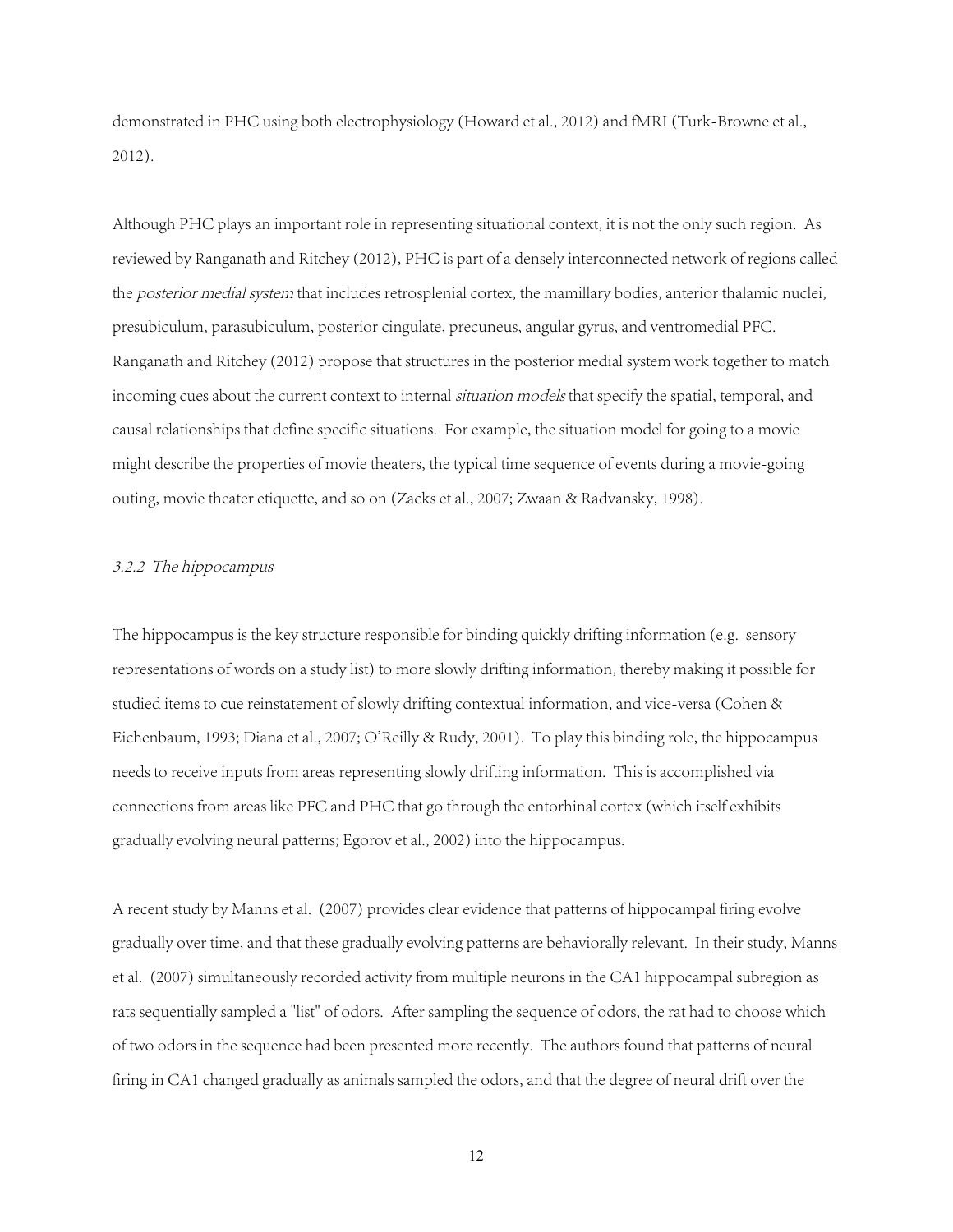course of the list predicted behavioral accuracy on a recency-discrimination test. The authors interpret this finding in terms of the idea that greater neural drift indicates greater contextual separation, which (in turn) makes it easier to temporally discriminate between items on the recency test. Notably, in addition to showing a within-list neural drift effect, Manns et al. (2007) also observed slow drift across lists of odors (for discussion, see Howard & Eichenbaum, 2013); this fits with the idea (mentioned in Section 2) that context drifts at multiple time scales (Shankar & Howard, 2012). For a related finding showing slow drift in CA1, see Mankin et al. (2012).

# 3.3 Temporal receptive windows

In addition to the aforementioned regions, how can we discover other areas involved in representing context? Naïvely, one could just look for regions exhibiting gradually evolving neural patterns using fMRI. The problem with this approach is that the fMRI signal is constrained to drift slowly due to the sluggishness of the blood flow response that it measures, regardless of the drift rates of the underlying neurocognitive processes. Therefore the mere presence of slow drift in the fMRI signal is not diagnostic of slow drift in the person's thoughts.

To address this problem, Hasson et al. (2008) devised a new technique for measuring a brain region's sensitivity to information at different time scales. Instead of directly measuring the drift rate of neural patterns, they measured the *history-dependence* of neural activity in a region. Specifically, they manipulated what came before a particular stimulus (by rearranging scenes in a movie), and asked whether the response of a region to a particular scene was altered by changing the scenes that came before it. For example, if a region's response to a scene is altered by changing what happened 5 minutes previously (but not 10 minutes ago), this indicates that the region retains information from 5 minutes ago (but not 10 minutes ago). Hasson et al. (2008) define the temporal receptive window (or TRW) for a particular region as the length of time, prior to the stimulus presentation, during which the presentation of other information may affect the neural response to the stimulus.

13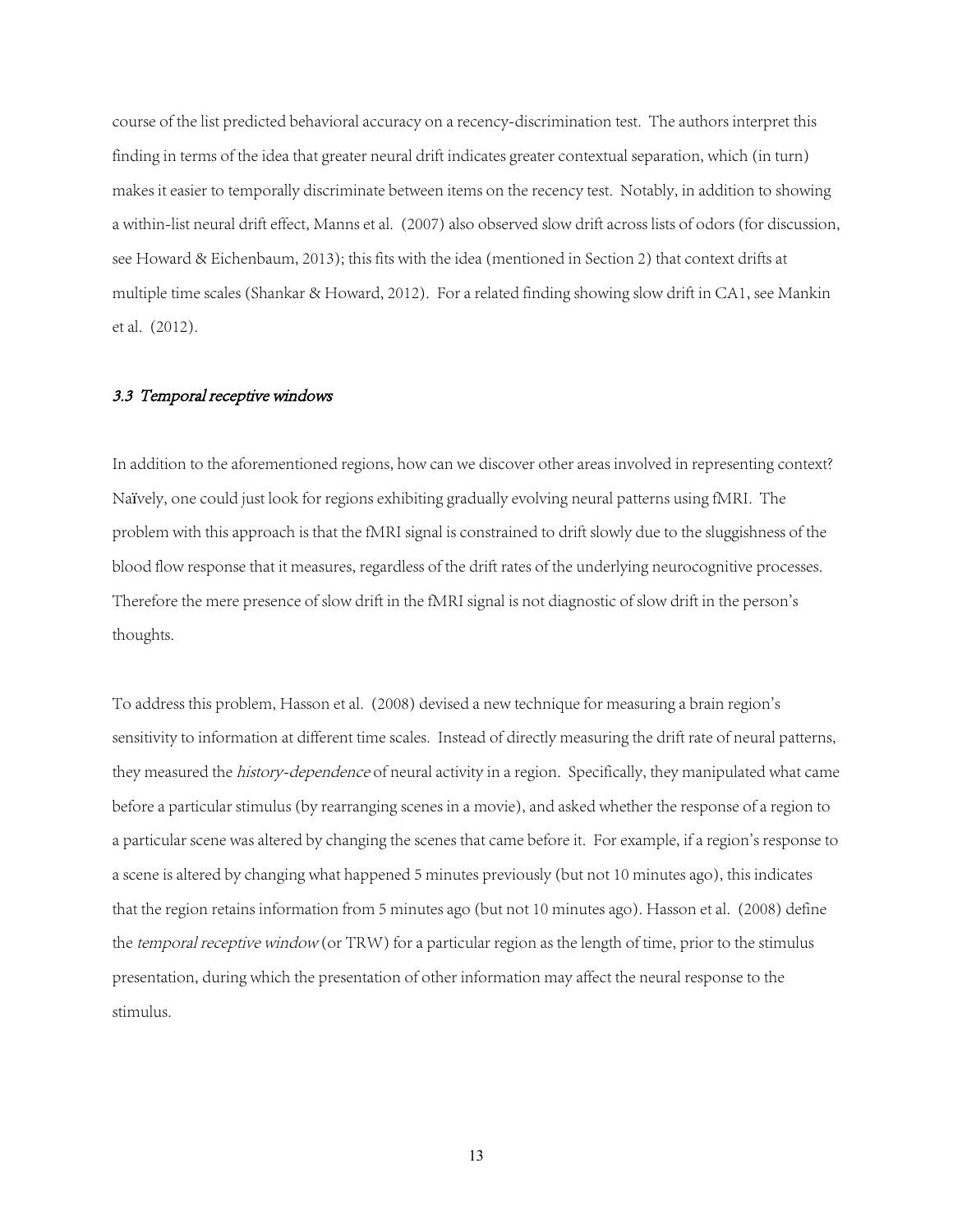Using a variant of this approach, Lerner et al. (2011) found that the temporal parietal junction (including the angular gyrus and supramarginal gyrus) and precuneus were sensitive to the previous sentence in an auditory story, and medial PFC showed an even longer TRW (extending to the previous paragraph and possibly further). Hasson et al. (2008) identified a similar set of "long TRW" regions using a movie stimulus, including precuneus and the temporal parietal junction. Importantly, there is strong overlap between the set of long TRW regions and the posterior medial network regions identified by Ranganath and Ritchey (2012). We should emphasize that regions can show long TRWs for a variety of reasons – for example, a region might have a long TRW because it has intrinsic integrator properties (e.g. Arnsten et al., 2012), or because it can actively maintain specific patterns of activity (as in PFC), or because it is receiving information from other regions involved in memory storage (e.g. the hippocampus).

## 4 What drives contextual drift?

One of the main goals of theories of context and memory is understanding *variability* in contextual drift by explaining the circumstances that result in mental context changing more or less quickly. A key implication of the situation model view described in Section 3 is that mental context will change sharply when a person's (inferred) situation changes.

This view is supported by data showing that *event boundaries* (moments when participants infer a change in their situation; e.g. shifting from eating dinner to washing dishes) can cause forgetting. In the event processing literature, several behavioral studies have found that (controlling for elapsed time) participants are impaired at recalling details from the previous event compared to the current event (e.g. Radvansky & Copeland, 2006; Swallow et al., 2009). Using a long-term memory paradigm, Ezzyat and Davachi (2011) found that participants had difficulty recalling associations between adjacent sentences that spanned an event boundary, compared to sentences that were part of the same event. These behavioral findings are consistent with the idea that event boundaries induce a sharp discontinuity in context, resulting in decreased accessibility of details from the previous event and also decreased contiguity effects in long-term memory tests (for relevant neural evidence, see Swallow et al., 2011).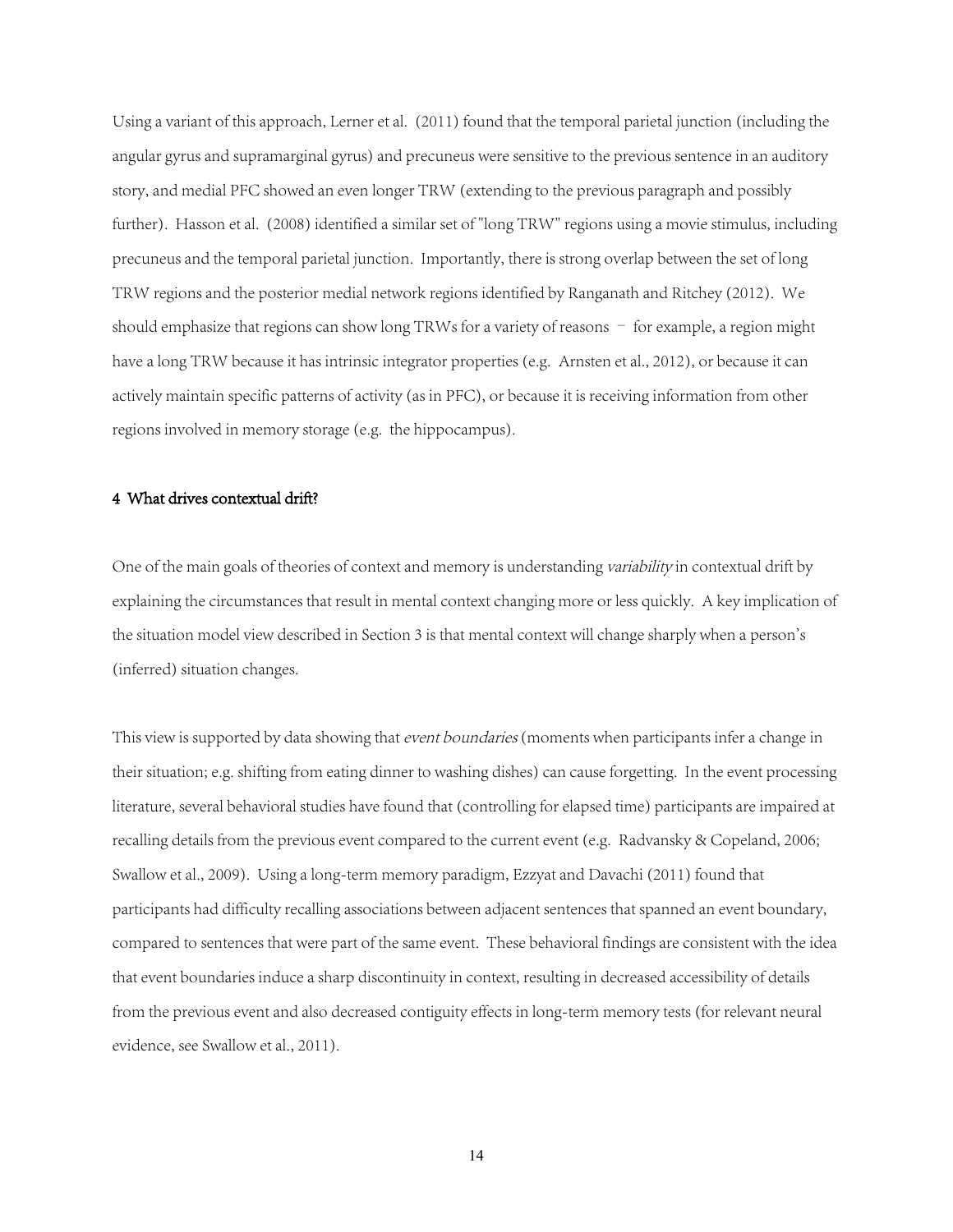Explaining these event-boundary effects poses a major challenge for computational models of contextual drift. Computational models that update context via a simple integration process (i.e., by computing a running average of recently encountered stimuli) posit that, when the situation shifts, information about previously encountered stimuli will gradually fade out of context rather than exhibiting a rapid shift. As discussed by Polyn et al. (2009), this gradual fade is not enough to explain the sharp drop in recall observed at event boundaries. Polyn et al. (2009) created situational shifts at study by having participants switch (multiple times) between encoding tasks as they studied lists of words, and then had participants freely recall the studied items. To model the effects of these task switches on free recall, Polyn et al. (2009) had to incorporate an extra context disruption mechanism that was triggered whenever participants switched between encoding tasks.

While this context disruption mechanism helps to fit the data, it does not provide a clear mechanistic account of why context is disrupted at event boundaries (it just posits that it happens). Modeling work by Shankar et al. (2009) may provide some insight into this issue. Their model (which they call pTCM, for predictive TCM) modifies TCM such that, instead of updating context with item information, context is updated with a prediction of which items will be presented next. Insofar as event boundaries are marked by sharp changes in predictions (i.e., what you predict at the end of one event is very different from what you predict at the beginning of another), this model may be able to simulate the findings described above (also see Reynolds et al., 2007).

## 5 Concluding remarks

Context has long been the "dark matter" of memory theories. Researchers have found it necessary to posit a gradually evolving context representation in order to explain patterns of memory data from free recall and other tasks. This gradually evolving representation (and the idea that it can be reinstated during retrieval) is the glue that holds together most modern theories of memory retrieval. However, until recently, no one had been able to observe contextual drift or reinstatement directly. Instead, the role of context during memory encoding and retrieval had been something indirectly inferred through its effects on behavioral memory performance.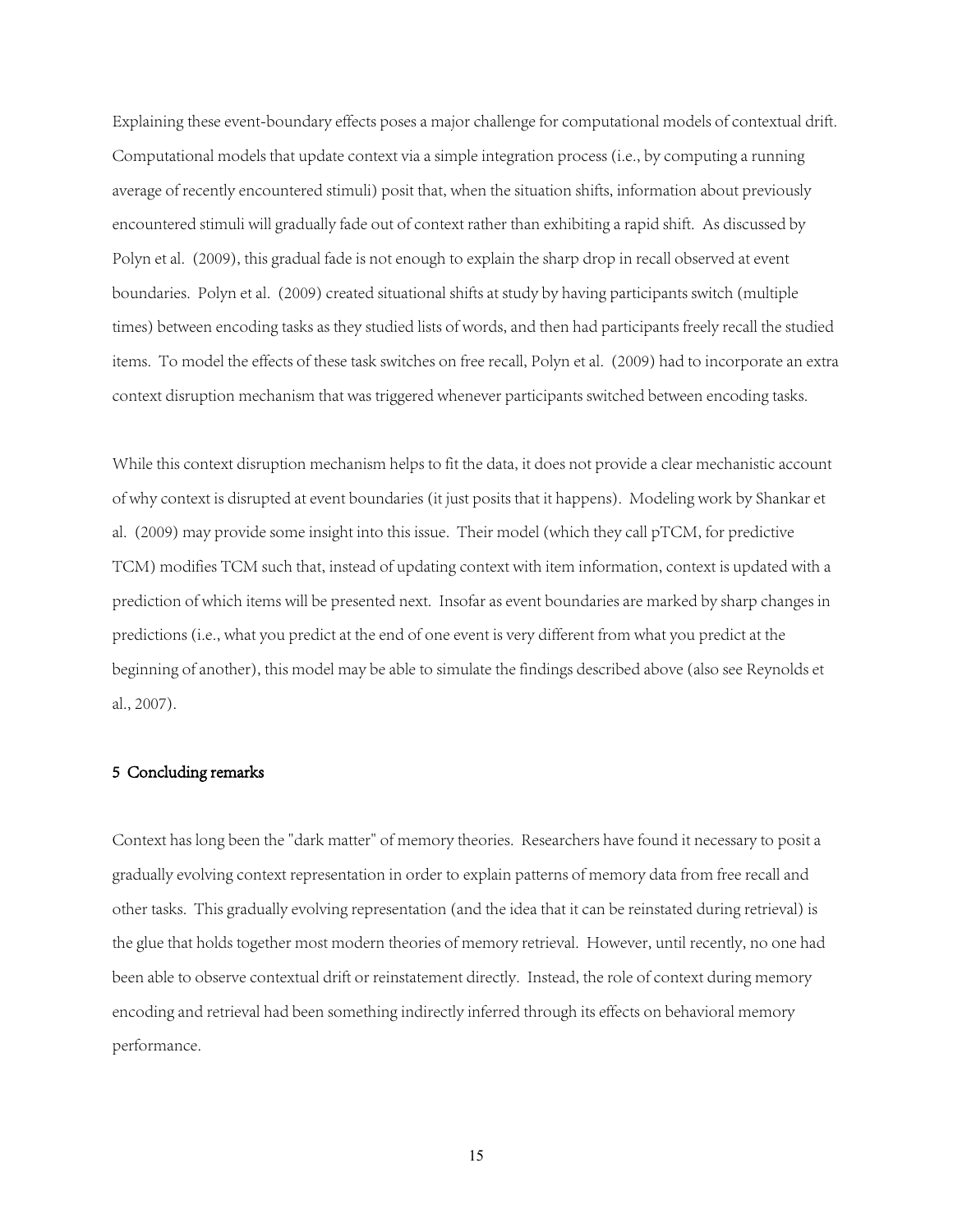In this chapter, we have reviewed recent progress in the cognitive neuroscience of memory that has allowed us to start bringing the dark matter of context into the light. Neurophysiological and fMRI studies have given us a much better idea of which regions are most strongly involved in representing contextual information and, more importantly, they have given us the ability to track how neural activity drifts within those regions. In the coming years, the ability to track this drift and relate it to memory behavior will allow us to develop even more powerful models of how our brains time stamp our memories and how these time stamps allow us to retrieve information concerning the past.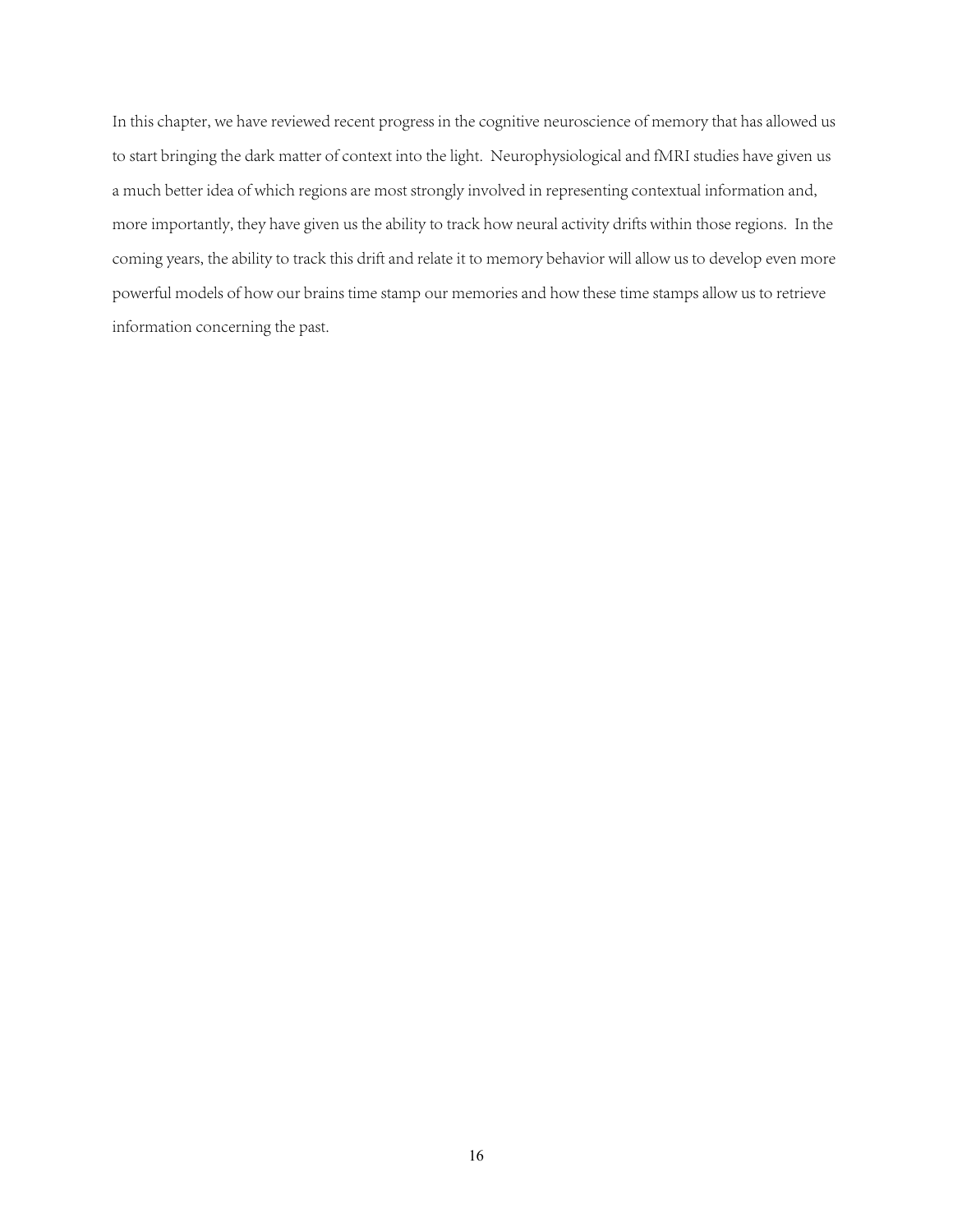# References

Arnsten, A. F. T., Wang, M. J., and Paspalas, C. D. (2012). Neuromodulation of thought: flexibilities and vulnerabilities in prefrontal cortical network synapses. Neuron, 76:223 – 239.

Atkinson, R. C. and Shiffrin, R. M. (1968). Human memory: A proposed system and its control processes. In Spence, K. W. and Spence, J. T., editors, *The psychology of learning and motivation*, volume 2, pages 89 – 105. Academic Press, New York.

Bar, M. and Aminoff, E. (2003). Cortical analysis of visual context. Neuron, 38:347 – 358. Bjork, R. A. and Whitten, W. B. (1974). Recency-sensitive retrieval processes in long-term free recall. Cognitive Psychology, 6:173–189.

Cohen, N. J. and Eichenbaum, H. (1993). Memory, amnesia, and the hippocampal system. MIT, Cambridge, MA.

Davelaar, E. J., Goshen-Gottstein, Y., Ashkenazi, A., Haarmann, H. J., and Usher, M. (2005). The demise of short-term memory revisited: Empirical and computational investigations of recency effects. Psychological Review, 112:3–42.

Dennis, S. and Humphreys, M. S. (2001). A context noise model of episodic word recognition. Psychological Review, 108:452–478.

Diana, R. A., Yonelinas, A. P., and Ranganath, C. (2007). Imaging recollection and familiar- ity in the medial temporal lobe: a three-component model. Trends in Cognitive Sciences, doi:10.1016/j.tics.2007.08.001.

Egorov, A., Hamam, B., Fransen, E., Hasselmo, M., and Alonso, A. (2002). Graded persistent activity in entorhinal cortex neurons. Nature,  $420(6912):173-8$ .

Epstein, R. and Ward, E. (2010). How reliable are visual context effects in the parahippocampal place area? Cerebral Cortex, 20(2):294.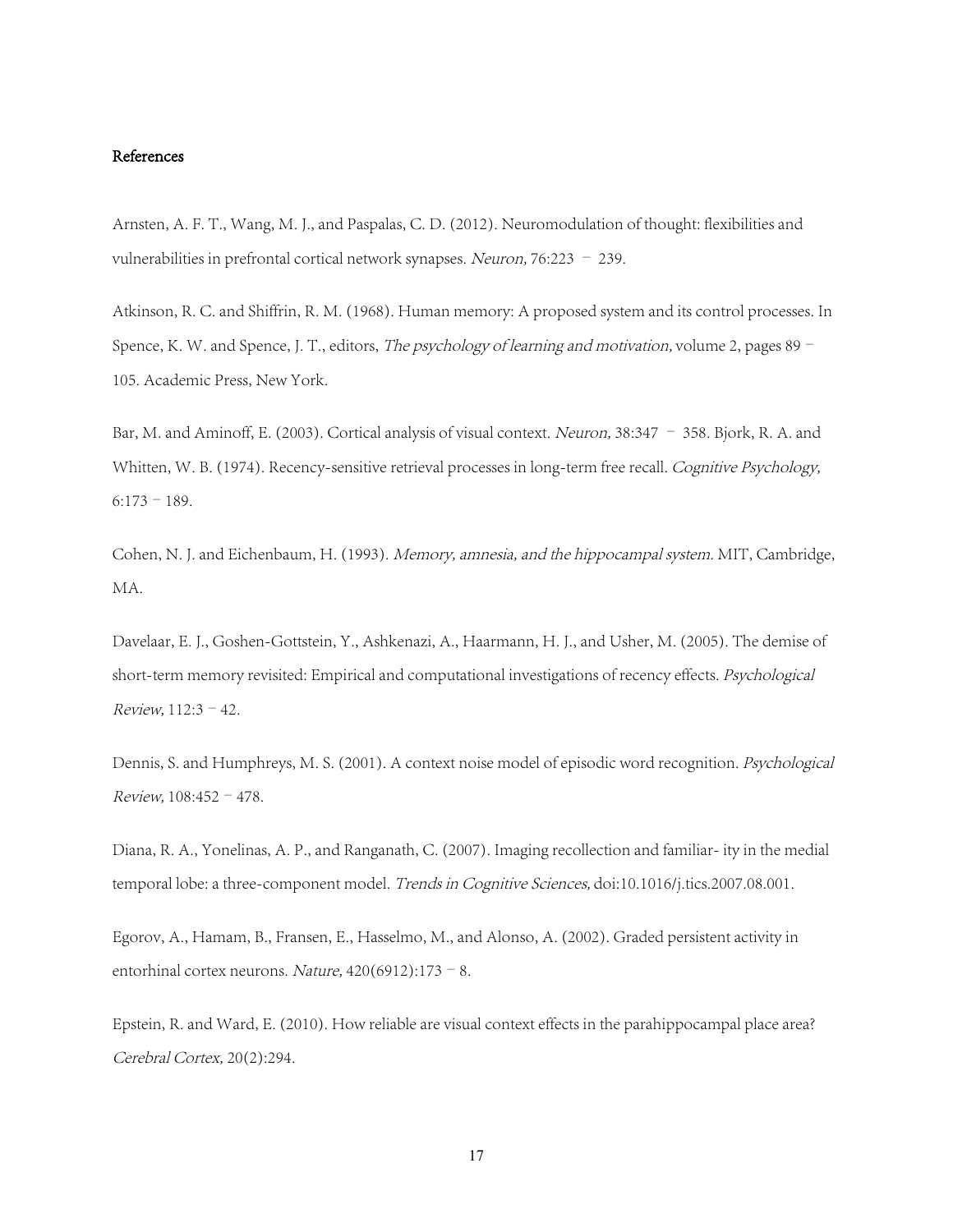Ezzyat, Y. and Davachi, L. (2011). What constitutes an episode in episodic memory? Psychological Science,  $22(2):243-252.$ 

Gershman, S. J., Schapiro, A. C., Hupbach, A., and Norman, K. A. (2013). Neural context reinstatement predicts memory misattribution. Journal of Neuroscience, 33(20):8590 – 8595.

Glenberg, A. M., Bradley, M. M., Kraus, T. A., and Renzaglia, G. J. (1983). Studies of the long-term recency effect: Support for a contextually guided retrieval theory. Journal of Experimental Psychology: Learning, Memory & Cognition,  $12:413 - 418$ .

Hasson, U., Yang, E., Vallines, I., Heeger, D. J., and Rubin, N. (2008). A hierarchy of temporal receptive windows in human cortex. Journal of Neuroscience, 28(10):2539 - 2550.

Honey, C. J., Thesen, T., Donner, T. H., Silbert, L. J., Carlson, C. E., Devinsky, O., Doyle, J. C., Rubin, N., Heeger, D. J., and Hasson, U. (2012). Slow cortical dynamics and the accumulation of information over long timescales. Neuron, 76:423–434.

Howard, M. W. and Eichenbaum, H. (2013). The hippocampus, time, and memory across scales. Journal of Experimental Psychology: General. In press.

Howard, M. W. and Kahana, M. J. (1999). Contextual variability and serial position effects in free recall. Journal of Experimental Psychology: Learning, Memory, and Cognition, 25:923–941.

Howard, M. W. and Kahana, M. J. (2002). A distributed representation of temporal context. Journal of Mathematical Psychology, 46:269–299.

Howard, M. W., Viskontas, I. V., Shankar, K. H., and Fried, I. (2012). Ensembles of human MTL neurons "jump back in time" in response to a repeated stimulus. Hippocampus, 22:1833–1847.

Howard, M. W., Youker, T. E., and Venkatadass, V. (2008). The persistence of memory: Contiguity effects across hundreds of seconds. *Psychonomic Bulletin & Review*,  $15:58 - 63$ .

Hupbach, A., Gomez, R., Hardt, O., and Nadel, L. (2007). Reconsolidation of episodic memories: a subtle reminder triggers integration of new information. Learning & Memory,  $14:47 - 53$ .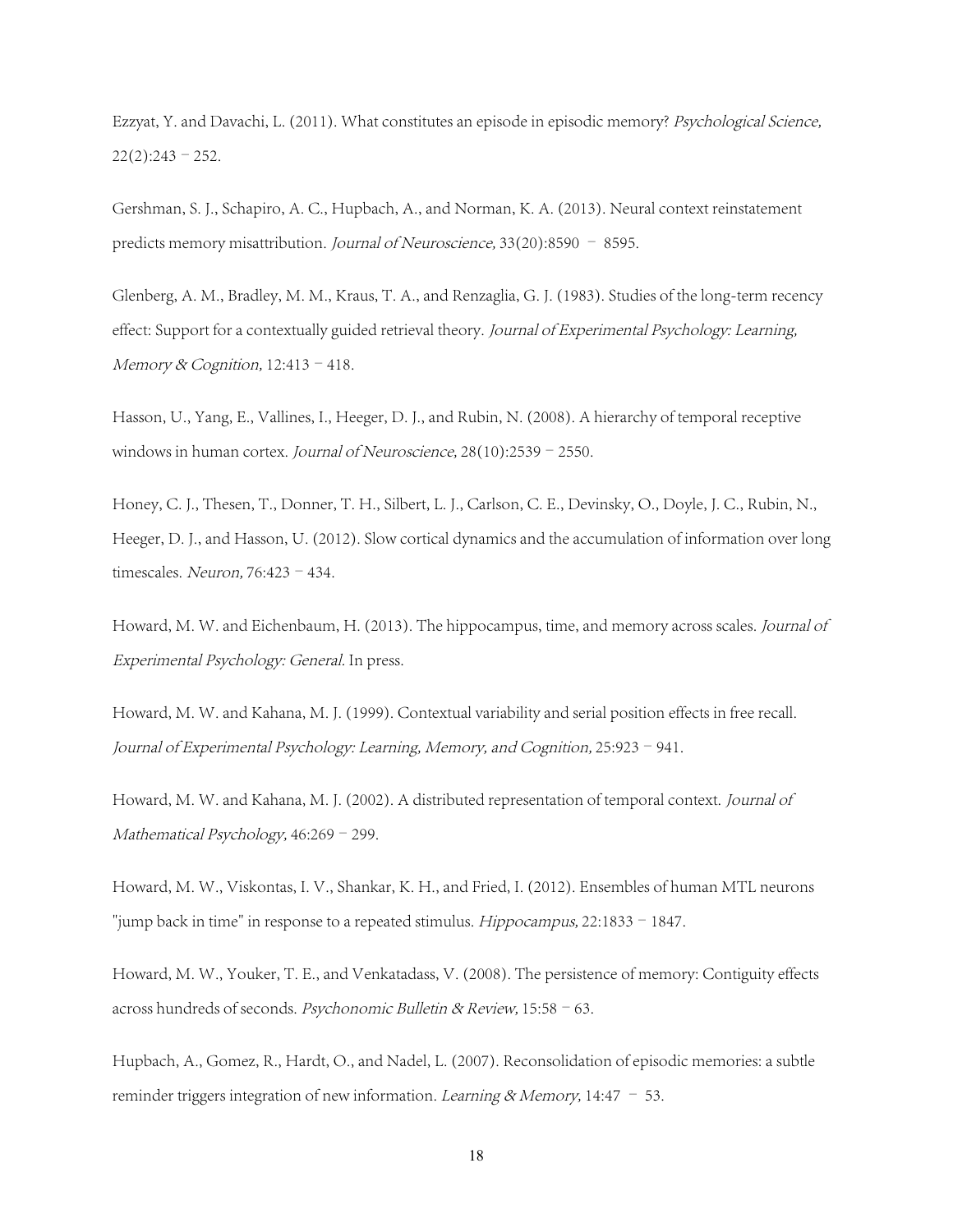Hyman, J., Ma, L., Balaguer-Ballester, E., Durstewitz, D., and Seamans, J. (2012). Con- textual encoding by ensembles of medial prefrontal cortex neurons. Proceedings of the National Academy of Sciences, USA,  $109(13):5086 - 5091.$ 

Jenkins, L. J. and Ranganath, C. (2010). Prefrontal and medial temporal lobe activity at encoding predicts temporal context memory. Journal of Neuroscience, In press.

Kahana, M. J. (1996). Associative retrieval processes in free recall. *Memory & Cognition*, 24:103 – 109.

Lerner, Y., Honey, C. J., Silbert, L. J., and Hasson, U. (2011). Topographic mapping of a hierarchy of temporal receptive windows using a narrated story. Journal of Neuroscience, 31(8):2906 - 2915.

Mankin, E. A., Sparks, F. T., Slayyeh, B., Sutherland, R. J., Leutgeb, S., and Leutgeb, J. K. (2012). Neuronal code for extended time in the hippocampus. Proceedings of the National Academy of Sciences, USA,  $109(47):19462 - 19467.$ 

Manning, J. R., Polyn, S. M., Baltuch, G., Litt, B., and Kahana, M. J. (2011). Oscillatory patterns in temporal lobe reveal context reinstatement during memory search. Proceedings of the National Academy of Sciences,  $USA$ , 108(31):12893 - 12897.

Manns, J. R., Howard, M. W., and Eichenbaum, H. (2007). Gradual changes in hippocampal activity support remembering the order of events. Neuron,  $56(3):530 - 540$ .

Miller, E. K., Erickson, C. A., and Desimone, R. (1996). Neural mechanisms of visual working memory in prefontal cortex of the macaque. Journal of Neuroscience, 16:5154.

Moreton, B. J. and Ward, G. (2010). Time scale similarity and long-term memory for autobiographical events. Psychonomic Bulletin and Review, 17(4):510–515.

Murdock, B. B. (1962). The serial position effect of free recall. Journal of Experimental Psychology, 64:482 -488.

O'Reilly, R. C. and Rudy, J. W. (2001). Conjunctive representations in learning and memory: Principles of cortical and hippocampal function. Psychol Rev,  $108(2):311 - 345$ .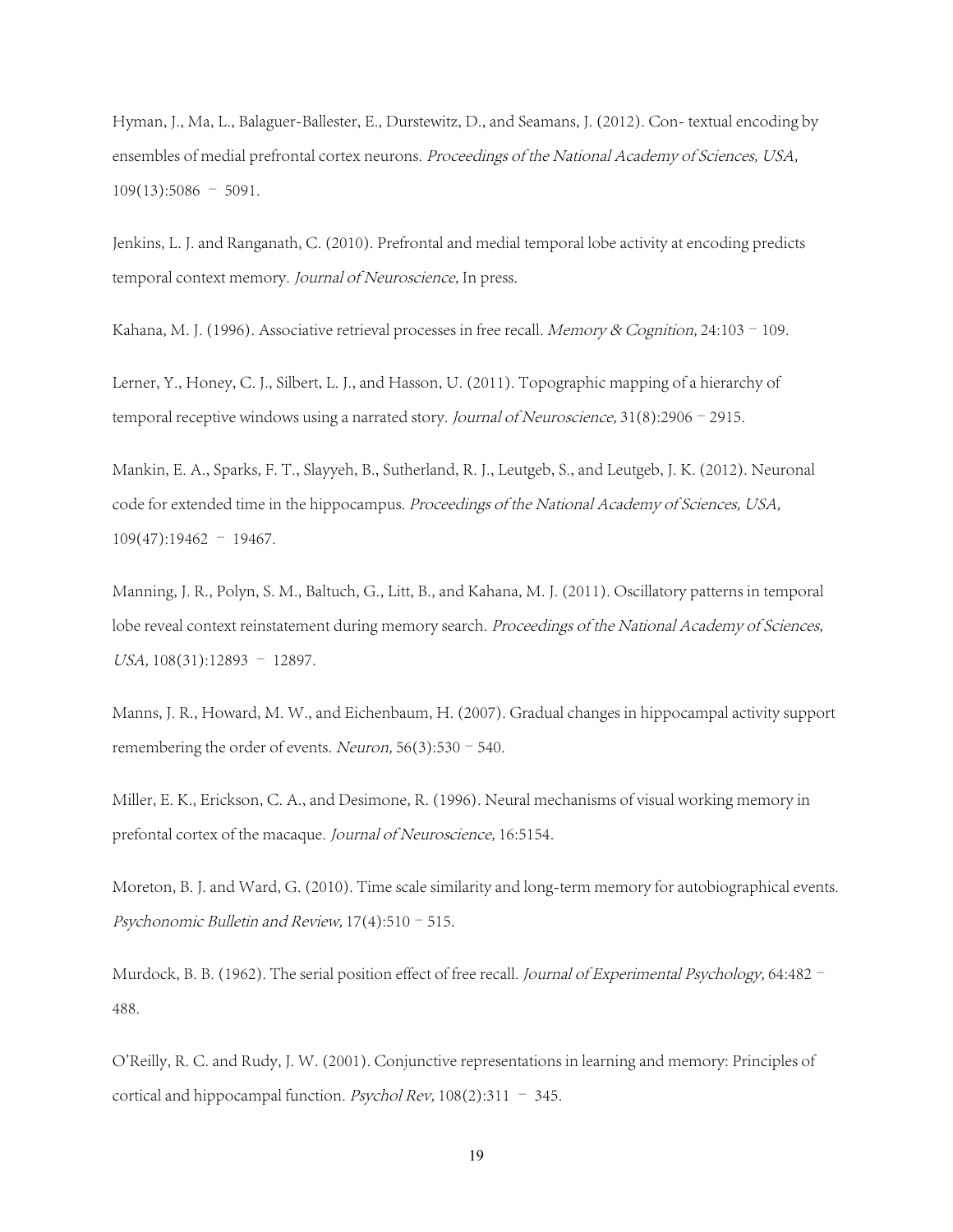Polyn, S. M. and Kahana, M. J. (2008). Memory search and the neural representation of context. Trends in Cognitive Sciences, 12:24–30.

Polyn, S. M., Norman, K. A., and Kahana, M. J. (2009). A context maintenance and retrieval model of organizational processes in free recall. Psychological Review, 116(1):129–156.

Radvansky, G. A. and Copeland, D. E. (2006). Walking through doorways causes for- getting: situation models and experienced space. Memory & Cognition, 34(5):1150 - 1156.

Ranganath, C. and Ritchey, M. (2012). Two cortical systems for memory-guided behavior. Nature Reviews Neuroscience, 13:713 – 726.

Reynolds, J. R., Zacks, J. M., and Braver, T. S. (2007). A computational model of event segmentation from perceptual prediction. Cognitive Science, 31:613 – 643.

Sahakyan, L., Delaney, P. F., Foster, N. L., and Abushanab, B. (2013). List-method directed forgetting in cognitive and clinical research: a theoretical and methodological review. Psychology of Learning and Motivation, 59:131 – 189.

Schwartz, G., Howard, M. W., Jing, B., and Kahana, M. J. (2005). Shadows of the past: Temporal retrieval effects in recognition memory. Psychological Science, 16:898–904.

Sederberg, P. B., Gershman, S. J., Polyn, S. M., and Norman, K. A. (2011). Human memory reconsolidation can be explained using the temporal context model. *Psychonomic Bulletin & Review*,  $18(3):455 - 468$ .

Sederberg, P. B., Howard, M. W., and Kahana, M. J. (2008). A context-based theory of recency and contiguity in free recall. Psychological Review, 115(4):893–912.

Shankar, K. H. and Howard, M. W. (2012). A scale-invariant internal representation of time. Neural Computation, 24:134–193.

Shankar, K. H., Jagadisan, U. K. K., and Howard, M. W. (2009). Sequential learning using temporal context. Journal of Mathematical Psychology, 53:474 – 485.